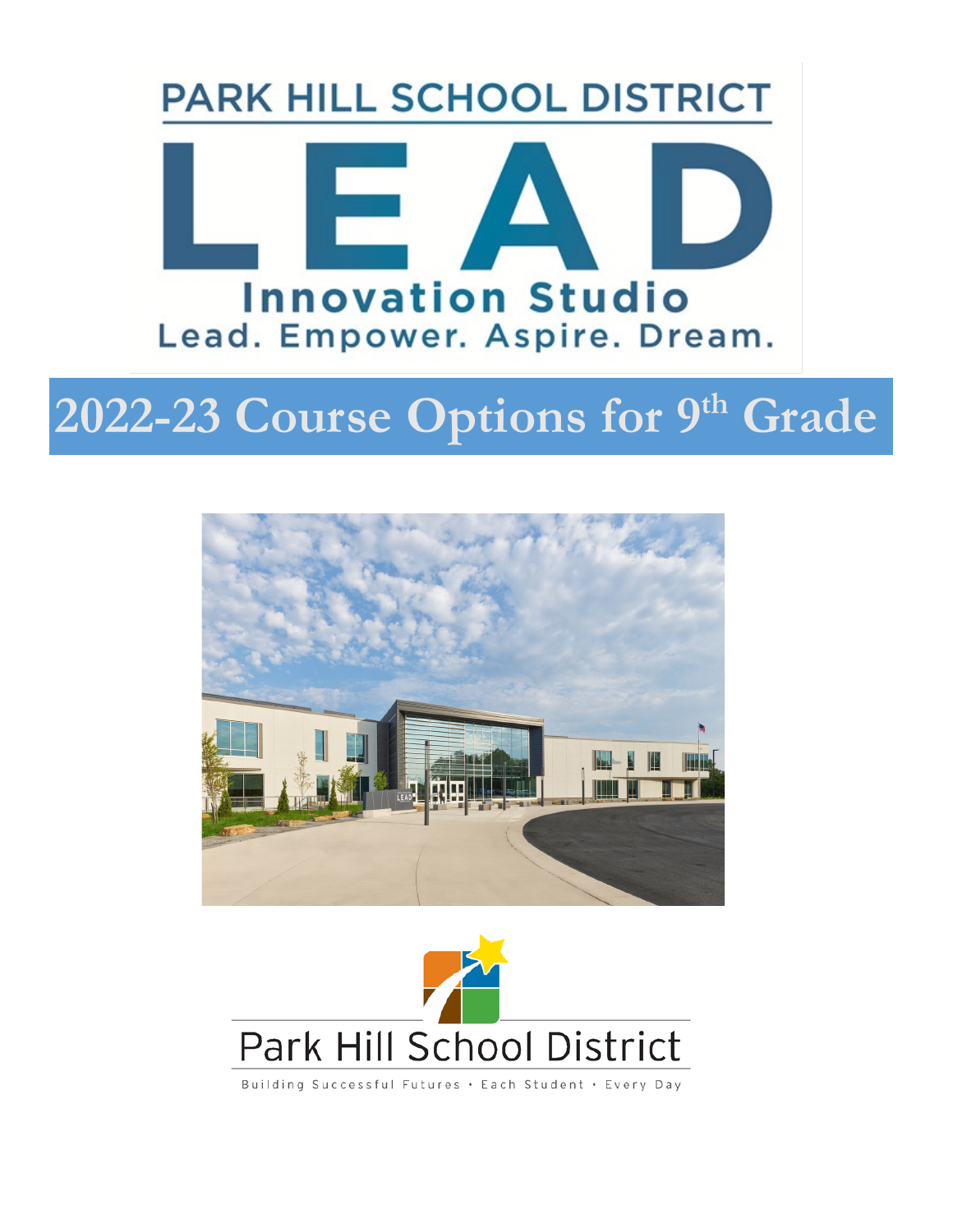#### **Executive Summary**

This guide has been developed for prospective Park Hill School District LEAD Innovation Studio parents and students. You should be able to combine the information in this resource with advice from teachers, counselors, and administrators in order to make decisions about attending LEAD, and then the subsequent courses students will choose once they make that decision. Students and parents are encouraged to use this in addition to the High School Career and Education Planning Guide provided during the enrollment period.

Courses listed within this guide include projected options for LEAD students for the 2022- 23 school year. Actual student schedules will be determined following the review of course requests of all LEAD students. As at any of our high schools, just because a student chooses a course does not guarantee they will get that course.

#### **The LEAD Innovation Studio Agreement**

We are excited to have you join the LEAD Innovation Studio family. This Agreement exists to create a union between the expectations and mutual responsibilities we have to help ensure your child has a successful experience while enrolled at LEAD.

#### **College and Career Readiness at LEAD**

Students at LEAD engage with four elements of college and career readiness. Educational research suggests that these four elements provide students the foundation they need to be college ready after high school.

- 1. **Cognitive skills** are the higher-order thinking skills that students need to solve complex problems in and beyond college. They are taught, practiced, and assessed through project-based learning activities at LEAD. Teachers facilitate these projects and provide feedback to help students continually improve cognitive skills.
- 2. **Content knowledge** is the set of facts and information that is fundamental to understanding the world around us. Students learn content in different ways and at different speeds. Students will engage with a variety of resources to best learn the content they need to be successful in their course. Content is assessed through online, on-demand assessments.
- 3. **Habits of Success** describe the ways we interact with our work and community. Success in college and beyond requires that students develop their emotional intelligence, interpersonal skills, and empathy. Habits of Success are addressed daily in all classes at LEAD, and in communication between the student and his/her mentor.
- 4. **Real-life experiences** help students connect what they learn in classrooms to potential passions, career paths, and life experiences outside of high school. Providing real-world experiences prepares students for different environments in the future and helps them understand themselves. We provide students with these experiences through our electives, projects, and activities.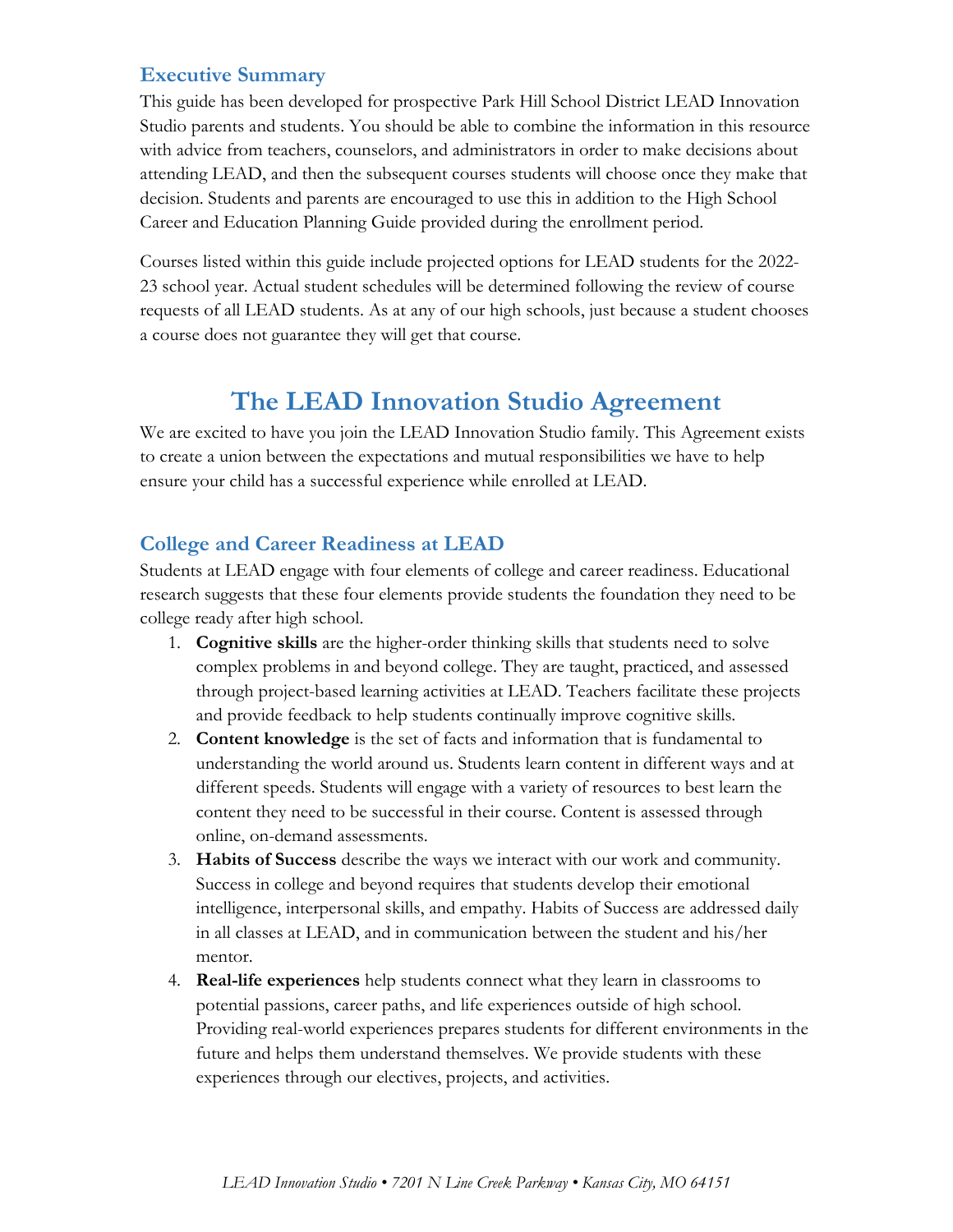#### **How LEAD Works**

There are three main components to a student's learning environment at LEAD.

- 1. **Project Time:** Project time is when students engage in deep learning experiences in their classes. Project time is a class that challenges students to build and apply cognitive skills by participating in collaborative activities and compelling projects.
- 2. **Personalized Learning Time (PLT):** This is a time for students to work toward their own individual goals by following the self-directed learning cycle of setting goals, planning their process, learning new information, showing their learning and reflecting on the process. The primary purpose of PLT is for students to practice strategies and support this cycle. Students in PLT engage with online playlists, selecting and processing resources to help them learn the objectives of each focus area. When they are doing PLT in school, students use this time to request content assessments and demonstrate their content mastery in a testing environment supervised by a faculty member.
- 3. **One-to-one mentor check-ups:** Every student has a regular, one-to-one check-in with his/her mentor. During this check-in, the mentor engages with the student by strengthening their relationship and coaching him/her through the self-directed learning cycle. The student reflects on the previous week, sets goals for the following week, discusses how these short-term goals align with his/her own long-term goals, and makes a specific plan for how he/she will achieve the short-term goal.

#### **Typical Student Challenges at LEAD**

Students may find the increased responsibility, freedom, rigor, time management, and creativity at LEAD to be somewhat different from what they are used to encountering as a student. For many, it takes time to adjust and fully understand the responsibilities they have at LEAD. This is normal and part of the process of acclimating to LEAD. This adjustment often creates a few transition weeks at the beginning of their enrollment where you and they don't feel like they are "doing it right."

*This transition period is natural and necessary for your child.* LEAD provides the opportunity to learn how college and work-like environments function. We ask parents to be supportive of our efforts during this time and allow your child to work through the transition naturally. The best thing you can do is encourage them to push forward.

Please understand that some music classes will be offered at LEAD and some at the home high school. For music classes at the home high school, students will be transported via bus to and from their music class. This transportation may result in students missing some class time at LEAD to accommodate travel time. Some music classes are operated as split block courses and may require on online split block course be taken to balance the student's schedule.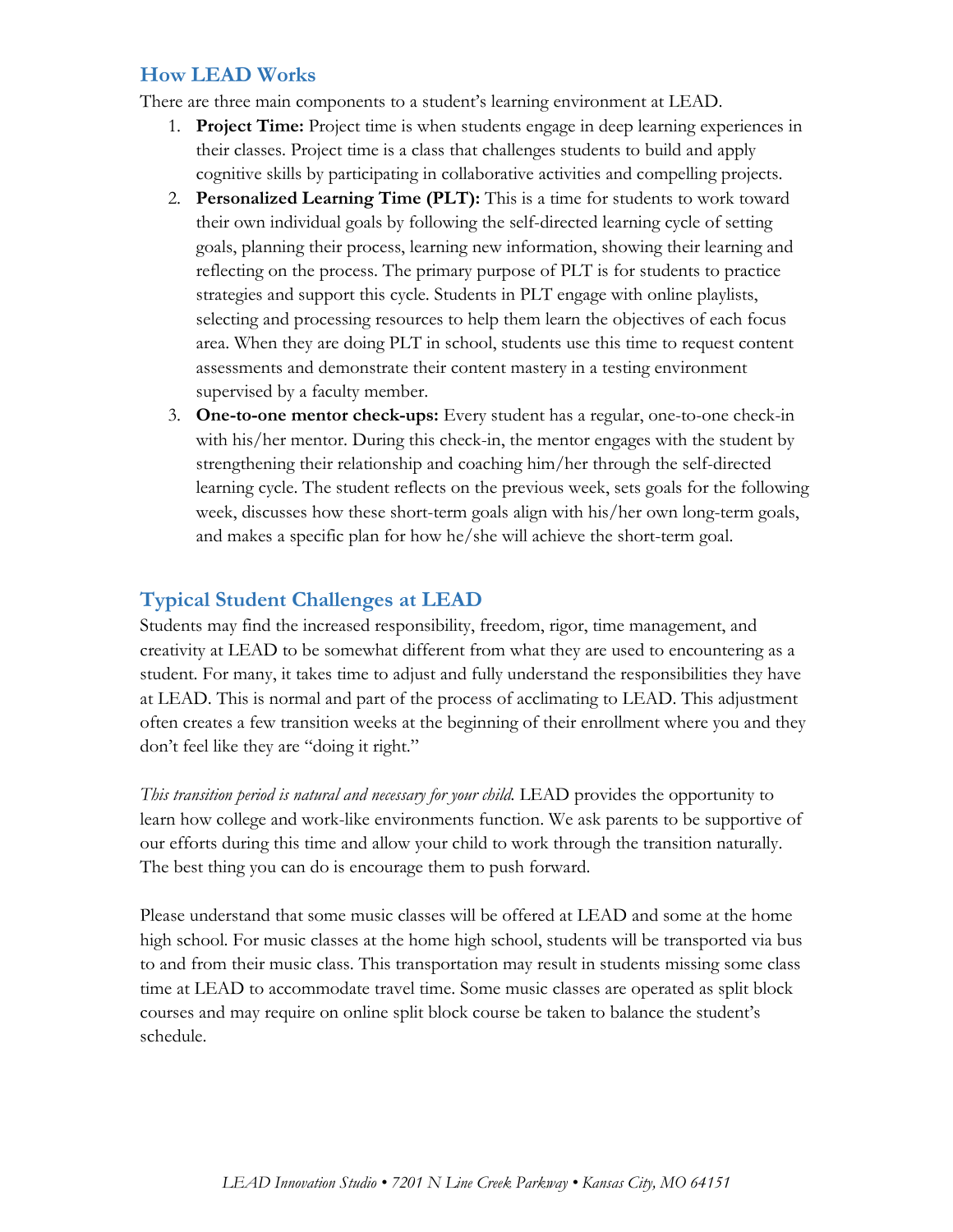#### **Support for Student Success**

While much of the above is the normal progression into this type of learning environment, there may be times when your son or daughter needs additional support and assistance. Each week, your child is working with their mentor to track and monitor their work at LEAD. At LEAD, our staff pays close attention to some of the behavior markers that indicate a student is "not succeeding." These may include, but are not limited to:

- frequent absences;
- repeatedly not completing tasks within their projects or doing them poorly;
- making excuses as to why they aren't making progress or can't do the work;
- sitting and waiting to be directed or told what to do instead of taking some action;
- showing disinterest in their work;
- not actively communicating with their project teammates and facilitators;

In the event our staff sees one or more of these behaviors, they will point it out individually and promptly work with your son or daughter to get them back on track. If this informal approach does not work, we will deploy further measures to more formally support your student.

#### **Commitment to LEAD**

The instructional model at LEAD is very different than that used at Park Hill and Park Hill South High School. Because students have more flexibility with how they work through their coursework, and because student schedules are very different than a traditional high school, it is impossible to create a schedule mid-year at the home high school to match a schedule at LEAD. In addition, the Park Hill School District assigns staff to LEAD based upon student enrollment numbers and the needs of those students. This process keeps staff to student ratios consistent among both high schools and LEAD.

Therefore, it is expected that students enrolling in the LEAD Innovation Studio program are making a binding year-long commitment. Once students turn in their enrollment paperwork, they are committing to LEAD for the entire upcoming school year. No students will be allowed to transfer back to their home school until the 2023-2024 school year. Additionally, students who do not enroll in LEAD by the enrollment deadline will not be allowed to transfer from their home school to LEAD during the school year. Should a student leave the district and return in the same school year, they will return to LEAD. After completing the full year at LEAD, students may choose to return to their home school or continue at LEAD the following school year.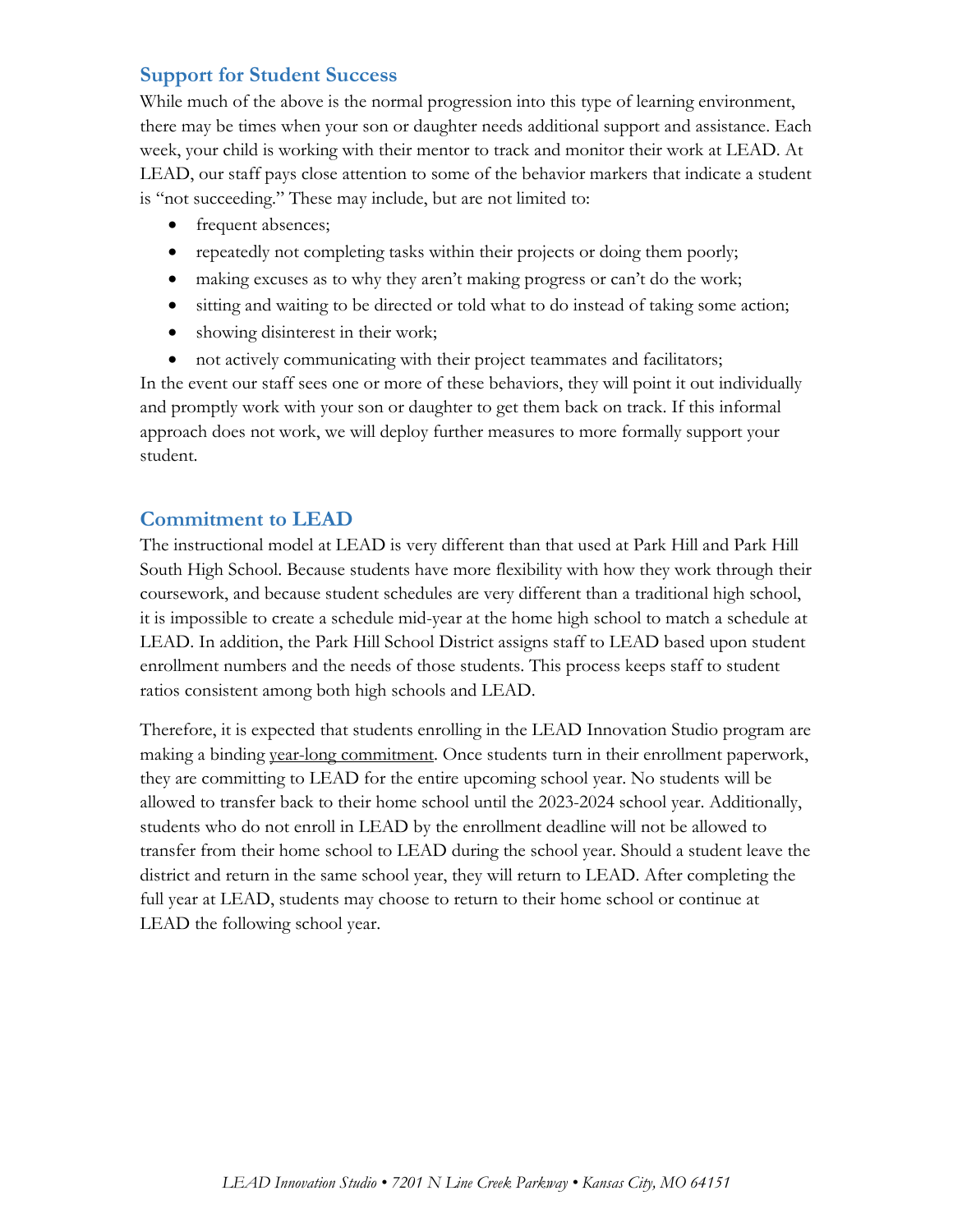#### **9th Grade Required Courses**

LEAD students must take the following courses:

- Biology I
- English Language Arts I
- World History
- Emerging Leaders
- Design Thinking

| <b>Student Name:</b>        |
|-----------------------------|
|                             |
| <b>Parent Phone Number:</b> |
| Home High School:           |
|                             |

*Students will take two math courses. Placement is dependent upon courses taken in 8th grade. Please consult the Career and Education Planning Guide if you are unsure of the pair that best fits your child.*

#### Circle the pair that represents the next two math courses for your student:

- Pre-Algebra and Algebra IA
- Algebra IA and Geometry
- Geometry and Algebra IB
- Accelerated Geometry and Accelerated Algebra II

#### **Additional 9th Grade Course Options:**

Students may choose **<u>one</u>** of the following courses to complete eight credits for the 9<sup>th</sup> grade year. Some variations in schedules may occur at the discretion of the principal. If you have questions, please contact Dr. Stanley at (816) 359-4130.

#### **Please rank in order your top three choices, with one being your first choice, two being your second, and so on***.*

| Foundations of Fitness       | AP Human Geography               |
|------------------------------|----------------------------------|
| Weight Training/Conditioning | PLTW Computer Science Essentials |
| Campus Band                  | PLTW Intro to Engineering Design |
| Choir                        | Design and Drawing               |
| Campus Orchestra             | Music Appreciation               |
| Spanish I                    | Housing and Interior Development |
| Debate                       | Introduction to Business         |
| Tournament Forensics         | Journalism                       |
| Drama                        |                                  |